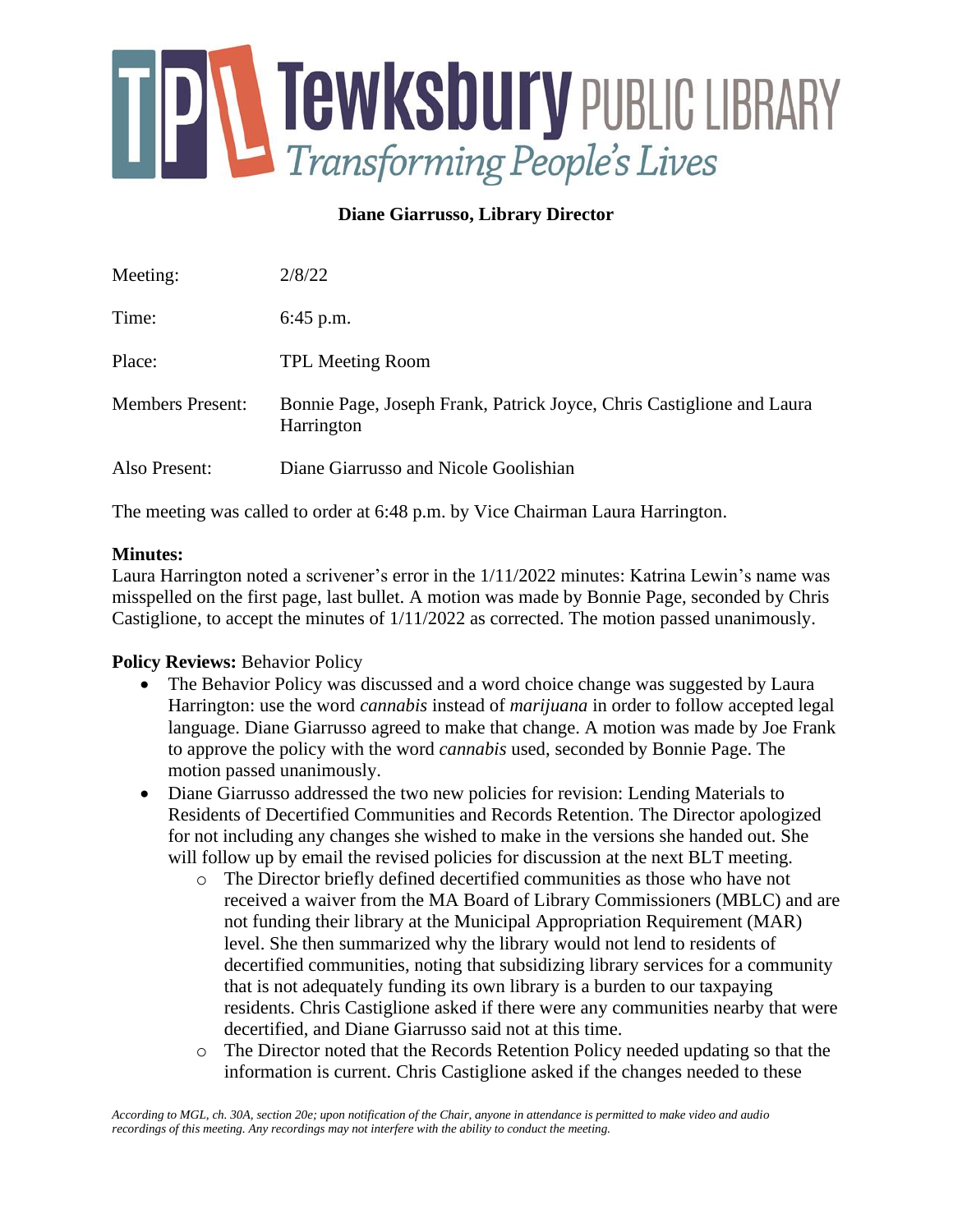policies were mostly clerical. The Director noted that most were, including this one, and it was a good practice for the Board to regularly review policies for accuracy and need.

## **Directors Comments**:

- The Director made special note of February's designation as "Love Your Library month" and asked Trustees to follow the link and tell us what they loved about the library. These comments would be hung at the library, but also used by the MA Board of Library Commissioners to help educate legislators of how residents use their libraries and their importance in people's lives.
- The Director then asked Assistant Director, Nicole Goolishian, to talk a bit about the new book discussion group she was leading. Nicole Goolishian informed the Board that this was a re-tooling of the Wednesday Evening Book Group that disbanded shortly after COVID hit in 2020. Its new name is The Page-Turners and books for discussion are a variety of fiction so that she can get a sense of the kinds of books the group prefers to read and discuss. The group starts in March on the last Wednesday of the month and continuing. Brochures were available.
- Chris Castiglione asked if there was any update on the lack of PCs and if any other databases required in-library use, like Ancestry does. Diane Giarrusso updated the Board on the lack of PCs and the current situation—a waiting game for supplies and services. The Reference Department is loaning out laptops to use with the library's wireless service. She was certain that no other databases required in-library use, but would check to see if using a laptop and wireless would allow Ancestry use in the library.

# **Reporting of the Friends Meeting:** Chris Castiglione and Lori Carriere attended the meeting.

- Various talk about fundraising activities.
- The Family Fun Day planning continues. On Thursday the organizers will meet with Diane and Nicole to determine how the library space can be best used for the event.
- Vic's Waffle House "Breakfast for Dinner" fundraiser was a huge hit. The Friends received \$475 in donations from breakfast eaters and \$500 from Vic.
- February coffee fundraiser for "Love Your Library" month started last week. The link is on the Friends website.
- The Friends have a slate of candidates for office to present to the membership at their April 9th annual meeting. Mary Ann Taylor, President; Liz Robinson, Secretary, Nick Campbell, Vice President, and Corresponding Secretary, Lauren Chappell.
- March  $2<sup>nd</sup>$  is date of the next Friends meeting, 7:00 p.m. at the library.

## **Member Comments:**

- Joe Frank announced his intention not to run for Trustee this term, noting that there were two candidates already qualified and he pulled papers so there wouldn't be a vacancy on the Board. His formal letter is appended to these minutes. Mr. Frank was thanked for his many years of service to the library and the community and will be missed.
- Laura Harrington also announced her intention to not run for another term. She and her family are planning to move out of Tewksbury and she didn't feel it was fair to leave a